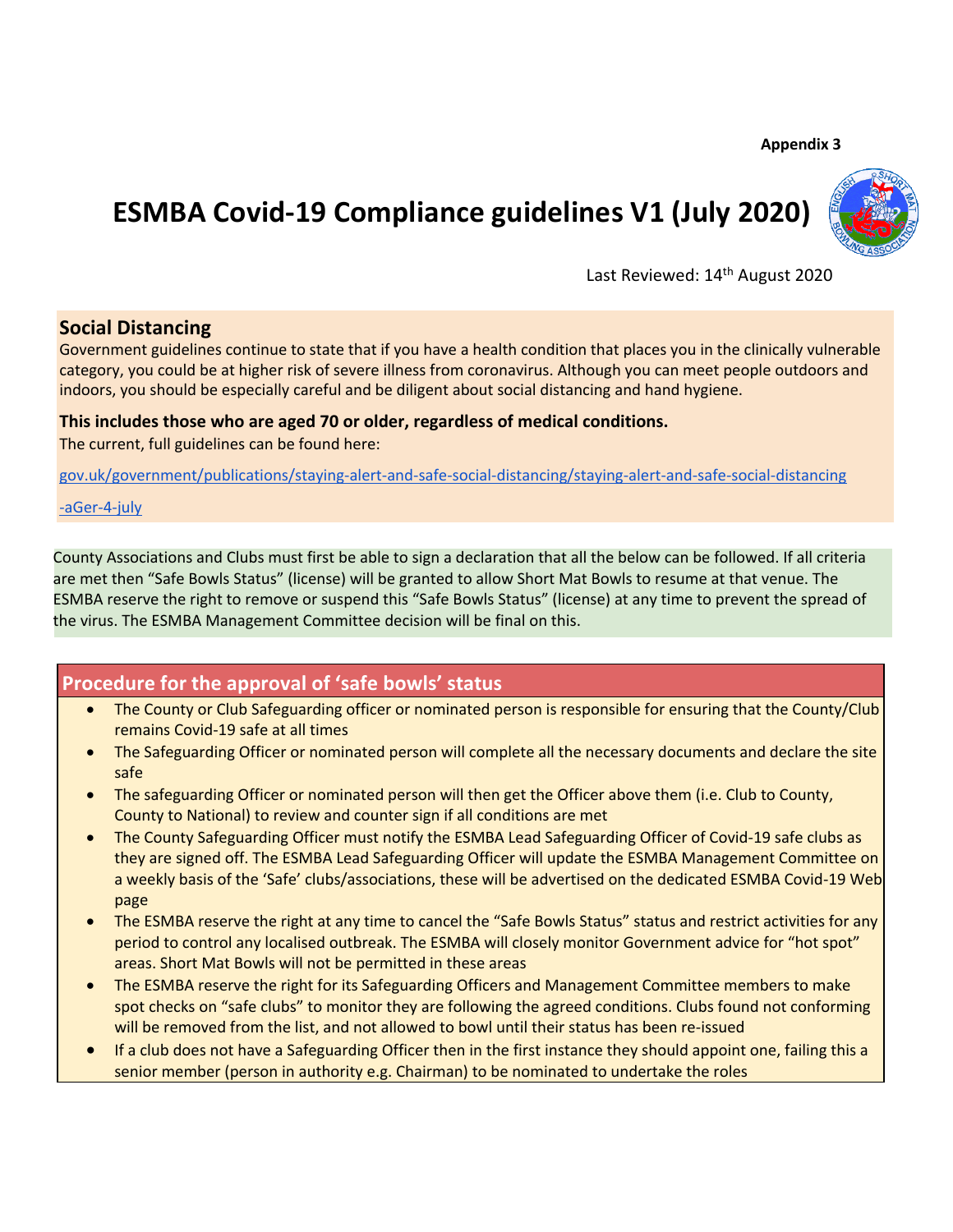| <b>Venues</b>                                            |                                                                                                                                                                                                                                                                                                                                                                                                                                                                                                                                                                                                                                                                                                                                                                                                                                                                                                        |  |
|----------------------------------------------------------|--------------------------------------------------------------------------------------------------------------------------------------------------------------------------------------------------------------------------------------------------------------------------------------------------------------------------------------------------------------------------------------------------------------------------------------------------------------------------------------------------------------------------------------------------------------------------------------------------------------------------------------------------------------------------------------------------------------------------------------------------------------------------------------------------------------------------------------------------------------------------------------------------------|--|
| <b>Risk Assessments</b>                                  | It is the Associations/Clubs Safeguarding Officer or nominated person to<br>ensure that the venue has completed a venue risk assessment, to confirm<br>Short mat Bowls can resume. This must be documented and submitted for<br>approval. Our clubs play in varied venues, that are all unique in their size,<br>layout, and location. Some venues will find it easier than others to comply with<br>the conditions<br>The Safeguarding Officer or nominated person will need to complete a risk<br>assessment for activities of short mat bowls                                                                                                                                                                                                                                                                                                                                                       |  |
| <b>Contact Tracing</b>                                   | The venue must confirm that it is following a "track and trace" scheme for<br>$\bullet$<br>users of the venue and highlight how they will manage this and confirm their<br>procedures for informing other users if a case is reported                                                                                                                                                                                                                                                                                                                                                                                                                                                                                                                                                                                                                                                                  |  |
| <b>Cleaning, Hygiene and</b><br><b>Social Distancing</b> | The venue at a bare minimum must be able to provide:<br>$\bullet$<br>An adequate ventilated space for Short mat Bowls to operate whilst<br>maintaining a social distance of 2m<br>If a club wishes to play on more than one mat it must demonstrate it can<br>٠<br>lay them a clear 3m apart (sketch of hall layout and mats are to be<br>included)<br>Hot water close to the entrance and exit for members to wash their hands<br>$\blacksquare$<br>on arrival and before leaving, along with times within the session<br>Cleaned and dedicated WC facilities, these will be for one person at a time<br>٠<br>and suitable indication must be available to show at a distance if engaged<br>or not<br>Hand sanitiser must be made available for members at each end of the rink<br>mat either by the venue or club<br>Face coverings must be worn in communal areas, as per government<br>guidelines. |  |
| <b>Sickness</b>                                          | If you are feeling unwell at all, please stay at home<br>$\bullet$<br>If you have had symptoms (change or loss of taste and smell, a new<br>$\bullet$<br>continuous cough or a high temperature) you MUST stay at home, and book a<br>test and inform the club accordingly                                                                                                                                                                                                                                                                                                                                                                                                                                                                                                                                                                                                                             |  |
| <b>Posters</b>                                           | Latest Government posters advertising the potential dangers, symptoms, and<br>$\bullet$<br>general advice notices must be on display at various locations around the<br>venue                                                                                                                                                                                                                                                                                                                                                                                                                                                                                                                                                                                                                                                                                                                          |  |
| <b>Changing Rooms</b>                                    | Under no circumstances should there be any use of changing rooms.<br>$\bullet$<br>Participants should arrive in their playing kit apart from bowling shoes which<br>should be changed at the venue                                                                                                                                                                                                                                                                                                                                                                                                                                                                                                                                                                                                                                                                                                     |  |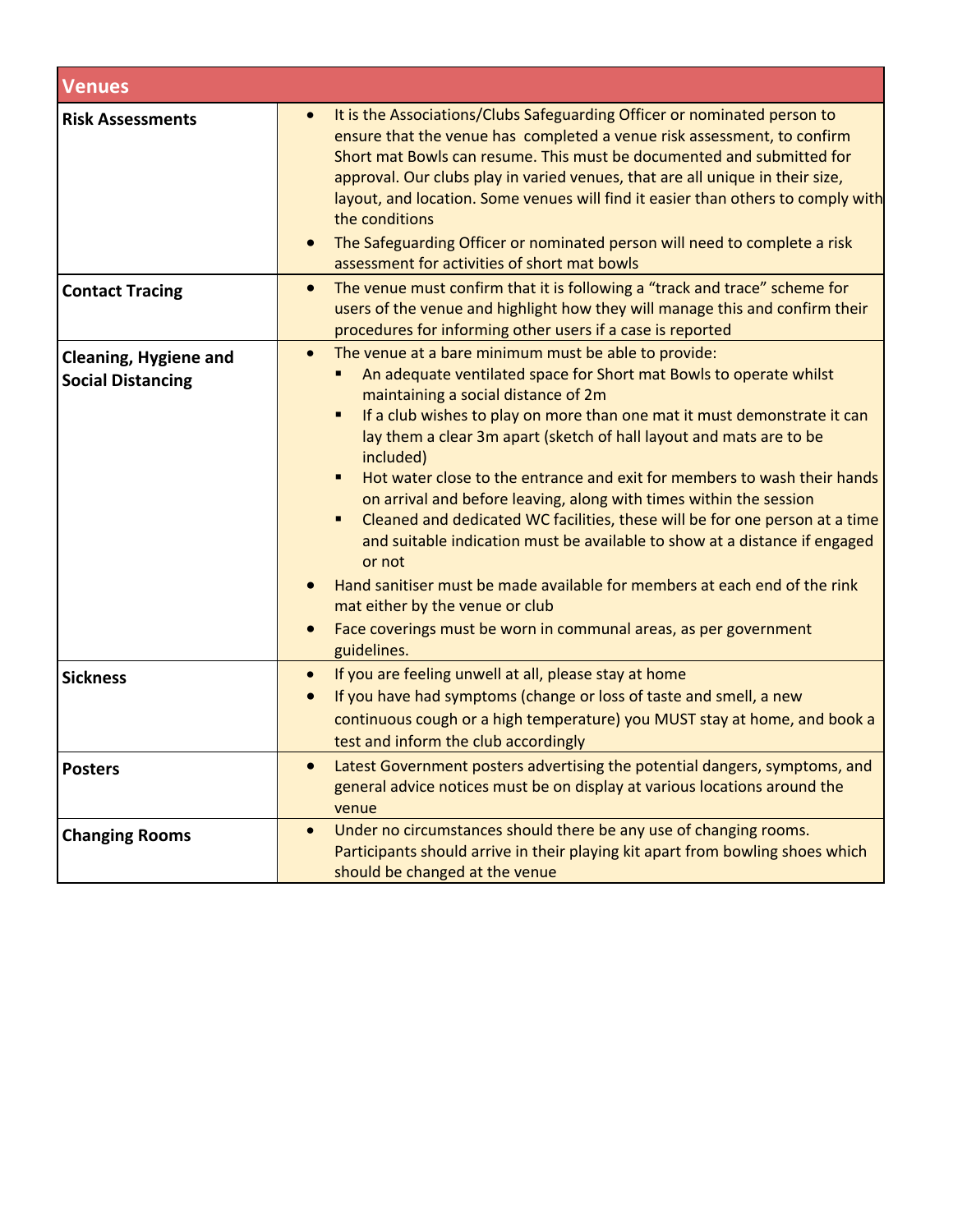| <b>Equipment</b>      |                                                                                                                                                                                                                                                                                                                                                                                                                                                                                                                                                                             |
|-----------------------|-----------------------------------------------------------------------------------------------------------------------------------------------------------------------------------------------------------------------------------------------------------------------------------------------------------------------------------------------------------------------------------------------------------------------------------------------------------------------------------------------------------------------------------------------------------------------------|
| Equipment set up      | Equipment will be set out and put away by a maximum of three nominated<br>individuals per session. A record of these individuals will be kept for "track and<br>trace"<br>Shared equipment (Jacks, etc.) will be cleaned with anti-bacterial wipes before<br>and after every session. Any member that touches shared equipment should<br>then wash their hands with hot soapy water<br>If equipment is stored in an area where 2m Social distancing cannot be achieved<br>then the Governments guidelines for 1m plus must be followed. Thus face<br>coverings must be worn |
| <b>PPE</b>            | Clubs will make available disposable gloves and masks that must be used when<br>putting equipment out and away, these will be disposed of after and individuals<br>will wash their hands with warm soapy water                                                                                                                                                                                                                                                                                                                                                              |
| <b>Mats and Bowls</b> | Members are to bring their own bowls<br>Bowls are not to be shared at this time                                                                                                                                                                                                                                                                                                                                                                                                                                                                                             |

| <b>Playing Conditions</b>        |                                                                                                                                                                                                                                                                                                                                                                                                                                                                                                                                                                                                                                                                                                                                                                                                                                                                                       |
|----------------------------------|---------------------------------------------------------------------------------------------------------------------------------------------------------------------------------------------------------------------------------------------------------------------------------------------------------------------------------------------------------------------------------------------------------------------------------------------------------------------------------------------------------------------------------------------------------------------------------------------------------------------------------------------------------------------------------------------------------------------------------------------------------------------------------------------------------------------------------------------------------------------------------------|
| <b>Attendance</b>                | No individual is to attend a club session if they have shown any of the symptoms<br>$\bullet$<br>of Covid-19 in the last 14 days as indicated by the current Government guidelines<br>Only bowlers will be allowed at sessions. There are to be no non bowlers or<br>spectators.<br>Short Mat Bowls clubs should set up a booking system to restrict the number of<br>participants to only allow the maximum number per mat as detailed in these<br>guidelines<br>There will be no external or internal club matches at this time<br>$\bullet$                                                                                                                                                                                                                                                                                                                                        |
| Before, during and after<br>play | There is to be NO physical contact with members (Shaking hands, kissing) before,<br>$\bullet$<br>during or after any sessions<br>When changing ends players will walk to the opposite end with the rink mat on<br>their right hand side<br>Sessions should be capped to 1hr to reduce the contact time with others                                                                                                                                                                                                                                                                                                                                                                                                                                                                                                                                                                    |
| <b>Track and Trace</b>           | At the start of each session the Safeguarding Officer or nominated person in<br>$\bullet$<br>charge of that session is to have everyone in attendance sign a "ESMBA Track and<br>Trace" form, refusal to sign these forms will result in the member not being able<br>to attend and a note should be made that such person attended and refused<br>entry<br>These forms will be kept for 21 days (in accordance with GDPR) in a secure<br>$\bullet$<br>location by the Safeguarding Officer or nominated person. If a case is reported<br>from a member of one of these sessions in that time period then everyone is to<br>be informed that they must self-isolate and take further consultation from the<br>local health authority<br>Copies of these forms will be made available to the local track and trace<br>Organisation/contact if a case is reported or requested to do so |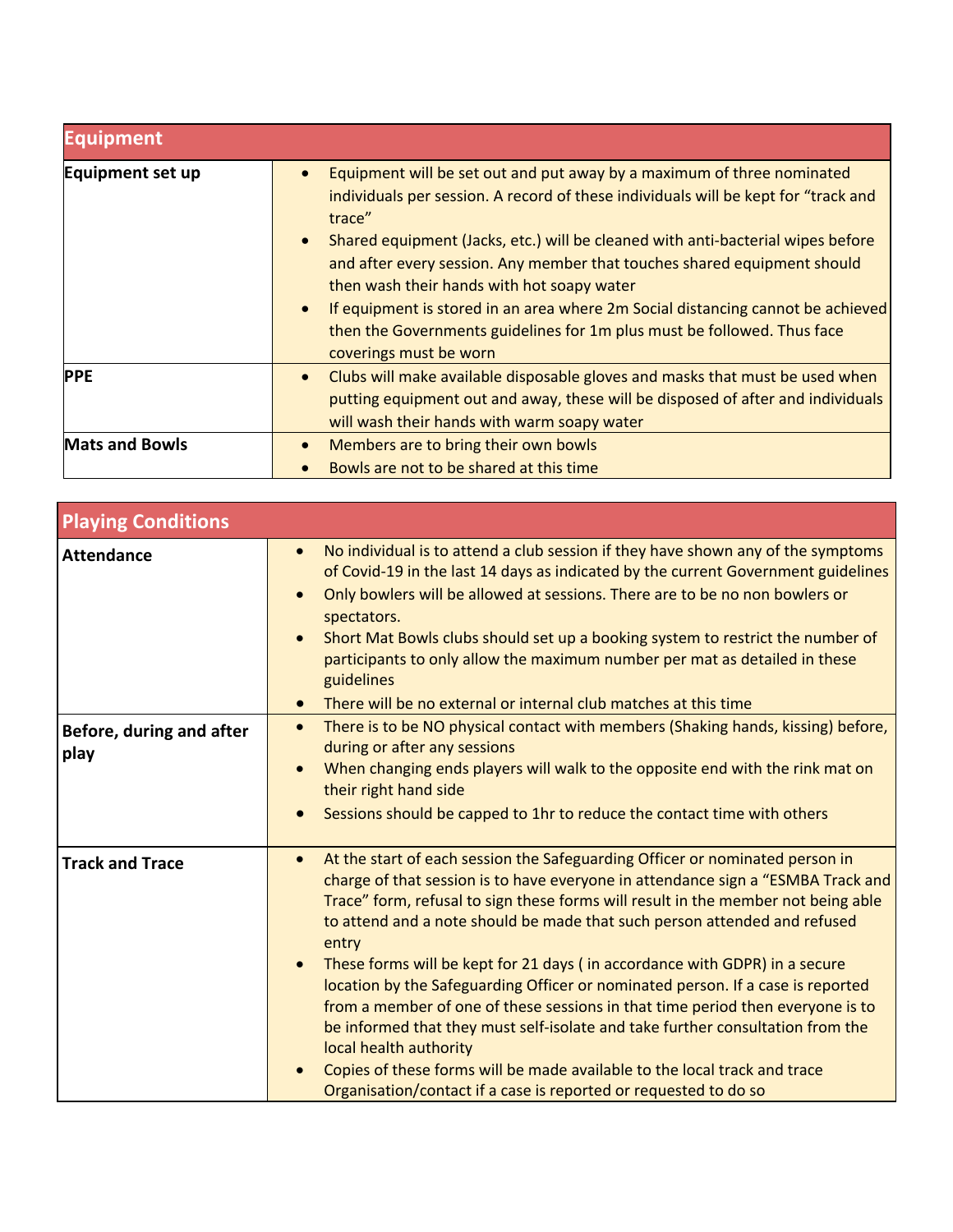|                                                     | The ESMBA must be notified immediately by its dedicated email<br>$\bullet$<br>(covid19@esmba.co.uk) of any outbreak at any of its County/club venues. The<br>ESMBA Chairman will lead on any further action.<br>The ESMBA decision will be final with no right of appeal<br>$\bullet$ |
|-----------------------------------------------------|---------------------------------------------------------------------------------------------------------------------------------------------------------------------------------------------------------------------------------------------------------------------------------------|
| <b>Disciplines</b>                                  | Unless all players are from one household games will be limited to 4 players per<br>$\bullet$<br>mat only                                                                                                                                                                             |
| Laying of the foot mat<br>and Jack                  | At the start of the session one player will be nominated to lay and collect the foot<br>$\bullet$<br>mat. One player will be nominated to always set the jack (this will always be the<br>same player but will be instructed by the winning side to its position)                     |
| <b>Resetting the block</b>                          | One player will be nominated to reset the block, no matter who hits it                                                                                                                                                                                                                |
| <b>Removing dead bowls</b><br>from the mat          | Bowls will be removed or moved from the rink mat by bowls lifter or other aid.<br>$\bullet$<br>There is to be no hand contact with bowls except of your own set                                                                                                                       |
| <b>Touchers/measuring And</b><br><b>Scoreboards</b> | There will be no measuring of any sort<br>$\bullet$<br>Touchers will only be marked with spray chalk<br>Scoreboards should not be used                                                                                                                                                |
| <b>Transactions</b>                                 | Clubs should consider 'cashless' transactions, if this is not possible the correct<br>$\bullet$<br>money should be placed in a storage container supplied by the Treasurer                                                                                                            |

| <b>Refreshments</b> |                                                                                                                                                                                                                                                                                                                                                        |  |
|---------------------|--------------------------------------------------------------------------------------------------------------------------------------------------------------------------------------------------------------------------------------------------------------------------------------------------------------------------------------------------------|--|
| Refreshments        | There is to be No communal refreshment breaks or use of venue kitchen facilities<br>$\bullet$<br>Members should be encouraged to bring bottled drinks for their own<br>$\bullet$<br>consumption<br>It is important to remember although there is to be no designated refreshment<br>$\bullet$<br>break members should keep hydrated during the session |  |
| <b>Smoking</b>      | Smoking members must smoke in their venues designated smoking areas singly<br>$\bullet$<br>only and not in groups<br>Smokers must wash their hands with Soap and water before resuming play<br>$\bullet$                                                                                                                                               |  |
| <b>Hand washing</b> | Any member leaving the venue must wash their hands before and after re-<br>entering                                                                                                                                                                                                                                                                    |  |

# **Appendices:**

- ESMBA risk assessment template (Appendix 2)
- ESMBA Track and Trace document (Appendix 3a)
- ESMBA 'Covid-19 safe' declaration form (Appendix 3b)
- ESMBA venue COVID checklist (appendix 4)

# **Useful resources:**

The Government roadmap and COVID-19 Secure Guidelines: https://www.gov.uk/government/publications/our-plan-to-rebuild-the-uk-governments-covid-19-